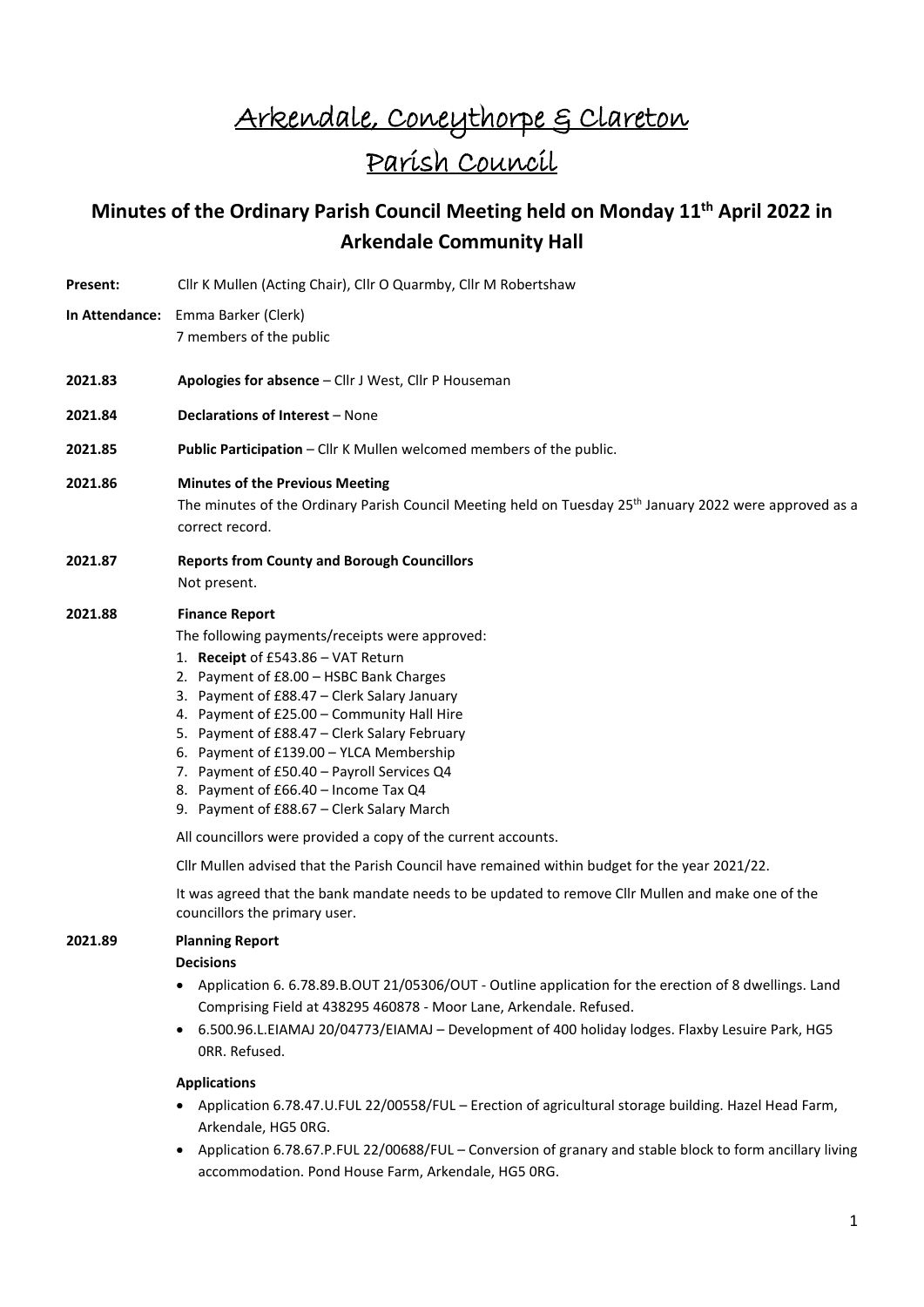Appeals - None

Applications received since the publication of the agenda and prior to the meeting – None

#### **2021.90 Highways**

Holgate Bridge - Cllr Robertshaw advised that the old barriers were removed as part of the recent village clean up, however he is continuing to chase Area 6 to action the required repair.

30mph Coneythorpe Sign – Area 6 have been made aware of the replacement sign required and we are awaiting their action.

### **2021.91 Countryside Matters and Fly Tipping**

Cllr Houseman not present.

## **2021.92 Village Reports**

#### **Arkendale**

- Village Pump Area It was agreed by the Parish Council that attention is required in this area and this will be included in the discussions with the Friends of the Mar group.
- HBC Platinum Jubilee Community Grant Scheme Bench at the Mar Cllr West not present to provide update.

#### **Coneythorpe and Clareton**

- Defibrillator Cllr West not present
- Potholes Cllr West not present
- Rowan Tree on the Village Green Cllr West not present
- Potential Damage by Old Forge Roof Cllr West not present

#### **2021.93 Correspondence Received**

Sue Bramham – Village Pump (see 2021.92)

#### **2021.94 Public Consultation**

Cllr Mullen advised that she is going to circulate a flyer to the Councillors for approval prior to distribution.

#### **2021.95 Funding Opportunities**

On hold awaiting public consultation.

#### **2021.96 Arkendale.gov.uk**

Cllr West not present.

#### **2021.97 The Mar / Tree and Hedge Project**

Cllr Quarmby advised that he is having difficulties with the contractor that has previously carried out the Mar maintenance, Cllr Mullen agreed to look for new contractors.

#### **2021.98 Formation of "Friends of the Mar" Group**

Cllr Quarmby advised that 12 people have expressed an interest in being part of the group, he has arranged the first meeting to take place in The Bluebell on Wednesday  $13<sup>th</sup>$  April to discuss the group's activities.

#### **2021.99 Prospect House**

Cllr Quarmby advised that there are no updates since the last meeting.

#### **2021.100 Village Litter Pick**

Cllr Quarmby advised that the village litter pick which took place on Saturday 26<sup>th</sup> March was a huge success; 18 people attended and they managed to collect 19 bags of rubbish. The Parish Council are looking to arrange this to take place twice a year going forward.

#### **2021.101 Queen's Jubilee**

Gavin Holman advised that there has been a meeting to discuss plans to celebrate the Queen's Jubilee in Arkendale. There will be an event on Sunday  $5<sup>th</sup>$  June in Eileen and Peter Houseman's garden. The Community Hall are looking to financially contribute to the event by providing some refreshments and are also looking at options for entertainment. The organisation for the event is ongoing, however other ideas that are being discussed include a village photograph, fancy dress for children and a decorate your front door competition.